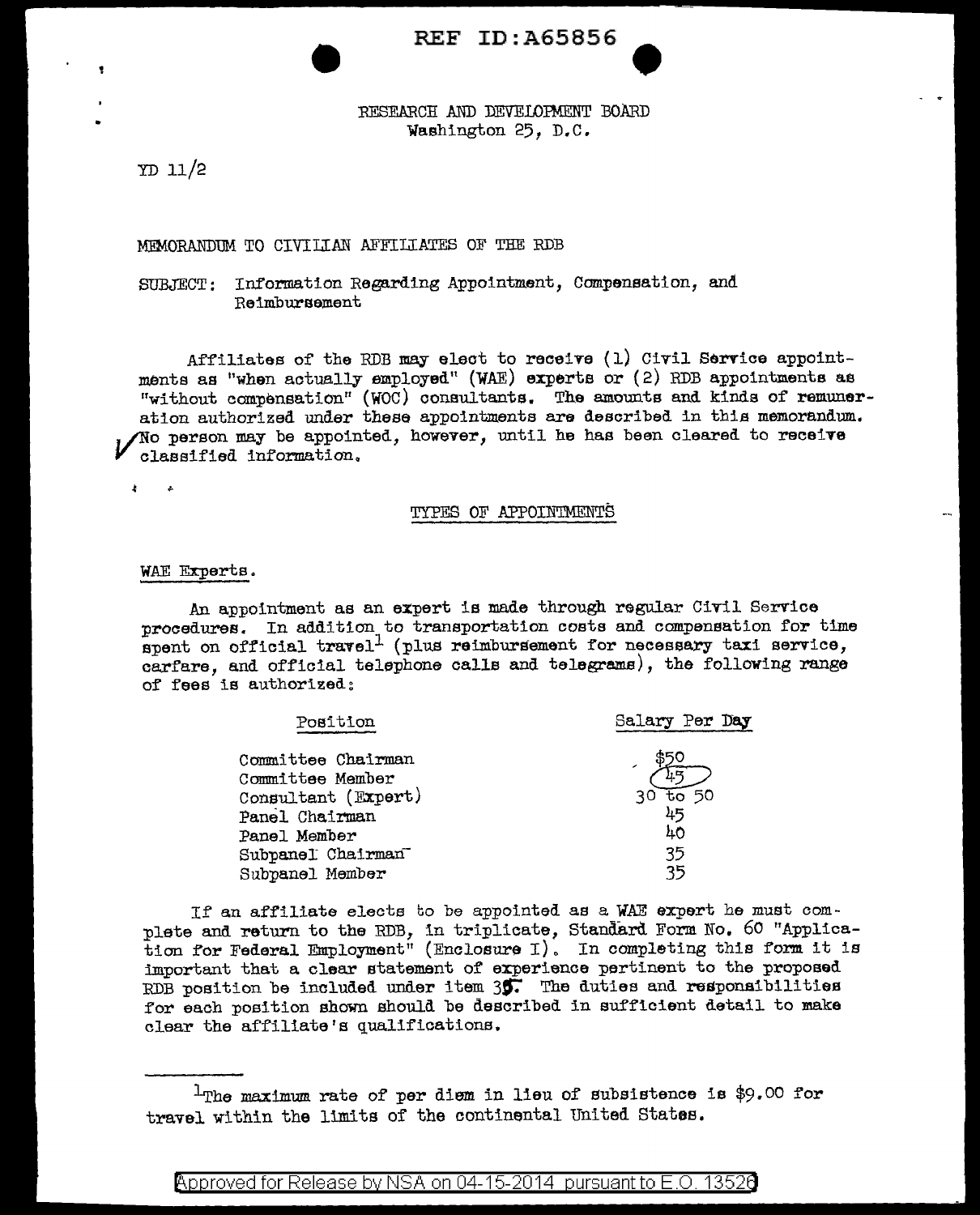# REF ID:A65856

•

After the application has been processed, the Office of the Secretary of Defense will send the appointee an Oath of Office for signature before a notary public. When this notarized form has been received by the OSD. the appointment is complete. If the appointee is in Washington, he may arrange with the Administrative Officer. RDB, to take his oath in the Personnel Division, OSD.

#### WOC Consultants.

If an affiliate elects to serve without compensation, he should so notify his RDB agency, and no further action ia required.

#### COMPENSATION AND REIMBURSEMENT PROCEDURES

### Salary for WAE Experts.

*WAE* experts keep a record on Form SD-7 "Attendance Report--Consultants and Contract Employees" (Enclosure II) of the time officially" devoted to RDB work. This form, properly signed, is forwarded by the expert to the Administrative Office, RDB, at the close of each bi-weekly pay period during which work is performed for the RDB. The salary check will be mailed or held for pickup, as authorized by the expert on Form SD-7.

#### Travel,

Travel Orders: WAE experts are furnished regular Government travel authorizations, and WOC consultants are furnished invitational travel orders. Transportation requests are not furnished unless specific request is made for them. Requests for travel are made through the appropriate committee or division ten days or two weeks in advance of the anticipated travel date, if possible, in order that the travel authorization or invitational orders may be received by the traveler before travel is performed.

Emergency Travel: Necessary emergency travel may be authorized by telephone or telegraph, subject to confirmation after the travel has been completed.

Necessary Travel Records: In order that the traveler will have complete information required for claiming reimbursement of coats of travel or costs incidental thereto, the following records should be maintained for each trip;

 $(1)$  Complete itinerary showing dates and times of departure from. and dates and times of arrival for each stopover or transfer point en route. If travel is not covered by transportation requests, a record should be maintained of railroads and airlines used.